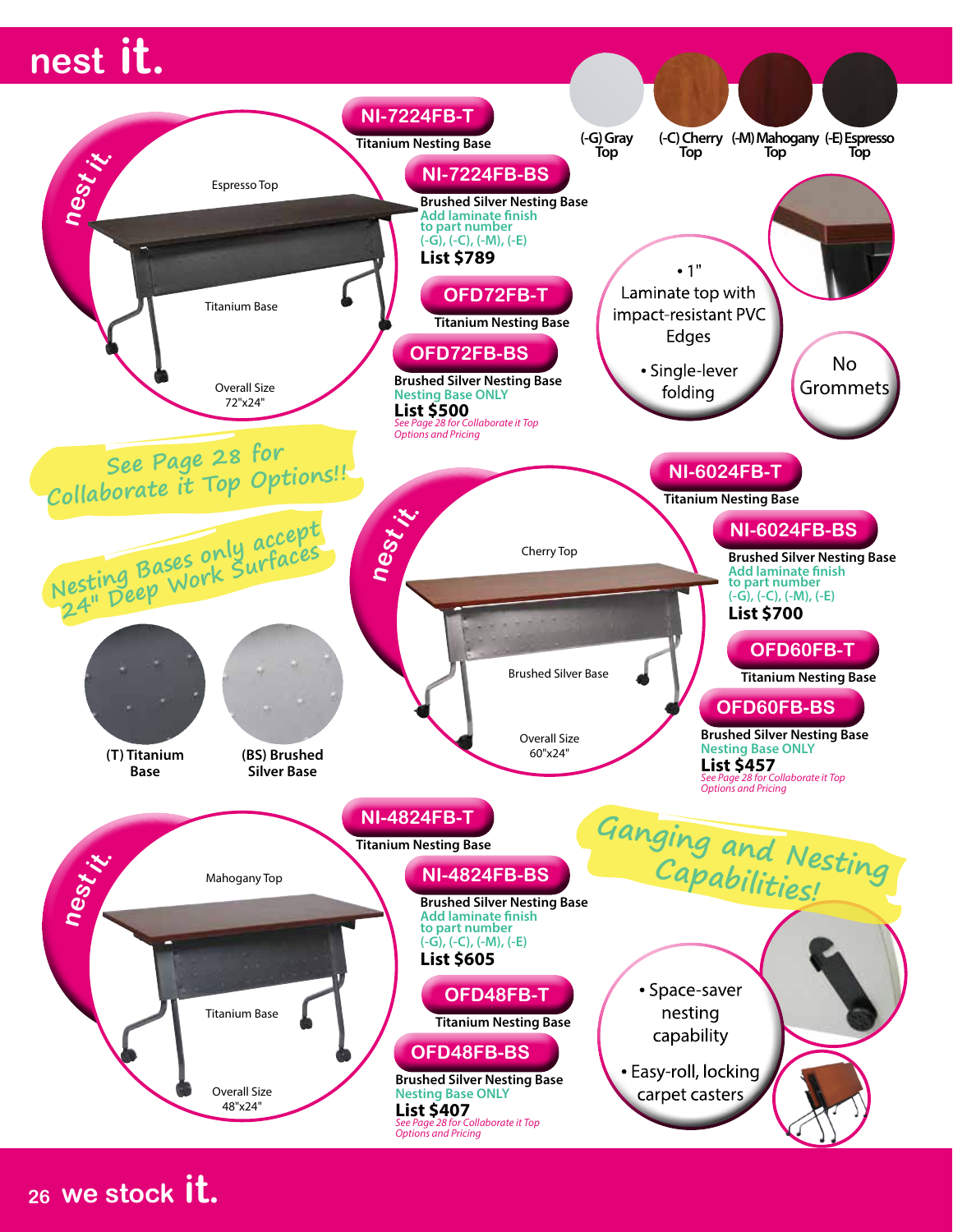# **train it.**



### **T- Leg with Glides Training Tables**

**OFD-4824TG** - "T" Leg 48" x 24" Training Table...**List \$514 OFD-6024TG** - "T" Leg 60" x 24" Training Table....**List \$598 OFD-7224TG** - "T" Leg 72" x 24" Training Table....**List \$644**

### **Post Leg with Glides Training Tables**

**OFD-4824PG**- Post Leg 48" x 24" Training Table . **List \$534 OFD-6024PG** - Post Leg 60" x 24" Training Table.. **List \$618 OFD-7224PG** - Post Leg 72" x 24" Training Table.. **List \$664** **(Bench it tables come with troughs.)**

**we stock it. <sup>27</sup>**